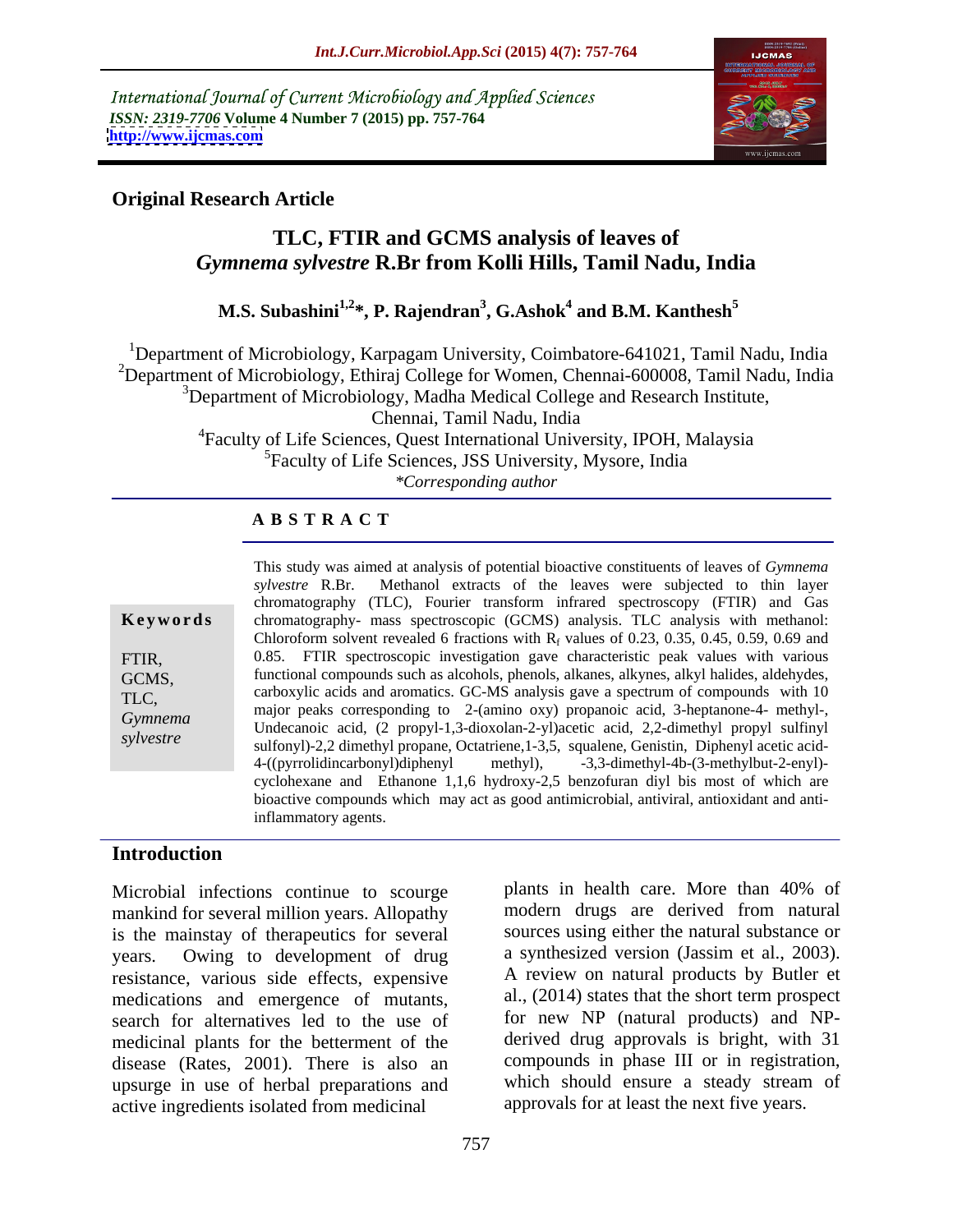A plant extract contains low concentration activity (Sinsheimer et al., 1968, Subashini of active compounds and a large number of promising compounds, requiring the use of sensitive bioassays suitable for the wide *Gymnema sylvestre R.Br.* leaves contain chemical variety and small amounts of several phytoconstituents such as saponins, tested samples. Analysis of these gymnemic acids, gymnemasides (Khramov compounds have become easier and more et al., 2008), cost effective due to the development of hentri-acontane, pentatriacontane, Thin layer (TLC) and hyphenated triterpenoid saponins ( Zhu et al., 2008)  $\alpha$ chromatographic techniques such as  $GC-$  and  $\beta$ -chlorophylls, phytin, resins, quercitol, MS, LC-MS and various spectroscopic tartaric acid, formic acid, butyric acid, methods such as  $FTIR$  and  $UV-Vis$  lupeol,  $\beta$ -amyrin related glycosides and Spectophotometry (Sahaya et al., 2012). stigmasterol. This study is mainly aimed at

Thin layer chromatography is simple, quick and inexpensive process that can be used for analysis of mixtures. (Fried and Sharma, 1994) FTIR is one of the widely used methods to identify the chemical **Plant collection and extraction** constituents and has been used as requisite method to medicines in pharmacopeia of The leaves of *Gymnema sylvestre R.Br.* were many countries (Liu et al., 2006). GC-MS collected from Kolli hills adjoining analysis is a breakthrough in analysis of phyto constituents and structure elucidation of these compounds as they have a (PARC/2011/943) at Plant Anatomy sensitivity of detecting compounds as low as 1ng (Liebler et al., 1996). Herbal Science, Chennai, India. The plant

*Gymnema sylvestre* R.Br. (Asclepiadaceae) is a slow growing perennial, medicinal filtered. The extract was then concentrated woody climber native to central, western to dryness under reduced pressure using and southern India and several tropical rotary vacuum evaporator, stored at 4ºC countries. It is known as Sirukurinja in Tamil, and is widely used in herbal medicine owing to its potent antidiabetic property (Thakur et al., 2012). Leaves are opposite, usually elliptic or ovate  $(1.25-2.0)$  inch. 0.5 TLC was performed on a pre-coated silica 1.25 inch). Flowers are small, yellow, in gel TLC plates grade F254 (E-Merck, umbellate cymes. Follicles are terete, lanceolate up to 3 inches in length (Kanetkar number of compounds present in the plant et al., 2007). It possesses antimicrobial crude extract. A total of 5  $\mu$ l (10 mg/ml) of (Satdive et al., 2007), anti sample was spotted at 1 cm from the bottom hypercholesterolemic and hepatoprotective activity in addition to potent anti-Different solvents at various combinations inflammatory activity, anti-cancer activity<br>
(Arunachalam et al., 2015) and antiviral activity<br>  $\frac{1}{2}$  metabolities profiling Development of the

and Rajendran, 2015)

flavones, anthraquinones, hentri-acontane, pentatriacontane, metabolic profiling of methanolic extracts of leaves of *Gymnema sylvestre* R.Br.

# **Materials and Methods**

# **Plant collection and extraction**

collected from Kolli hills adjoining downstream areas of Namakkal district of Tamil Nadu, India and authenticated (PARC/2011/943) at Plant Anatomy Research Centre, National Institute of samples were washed, shade dried, powdered and extracted in methanol and until further analysis.

# **Thin layer Chromatographic analysis**

(Arunachalam et al., 2015) and antiviral metabolites profiling. Development of theDarmstadt, Germany) to determine the of silica gel plates using capillary tubes. and concentrations were used for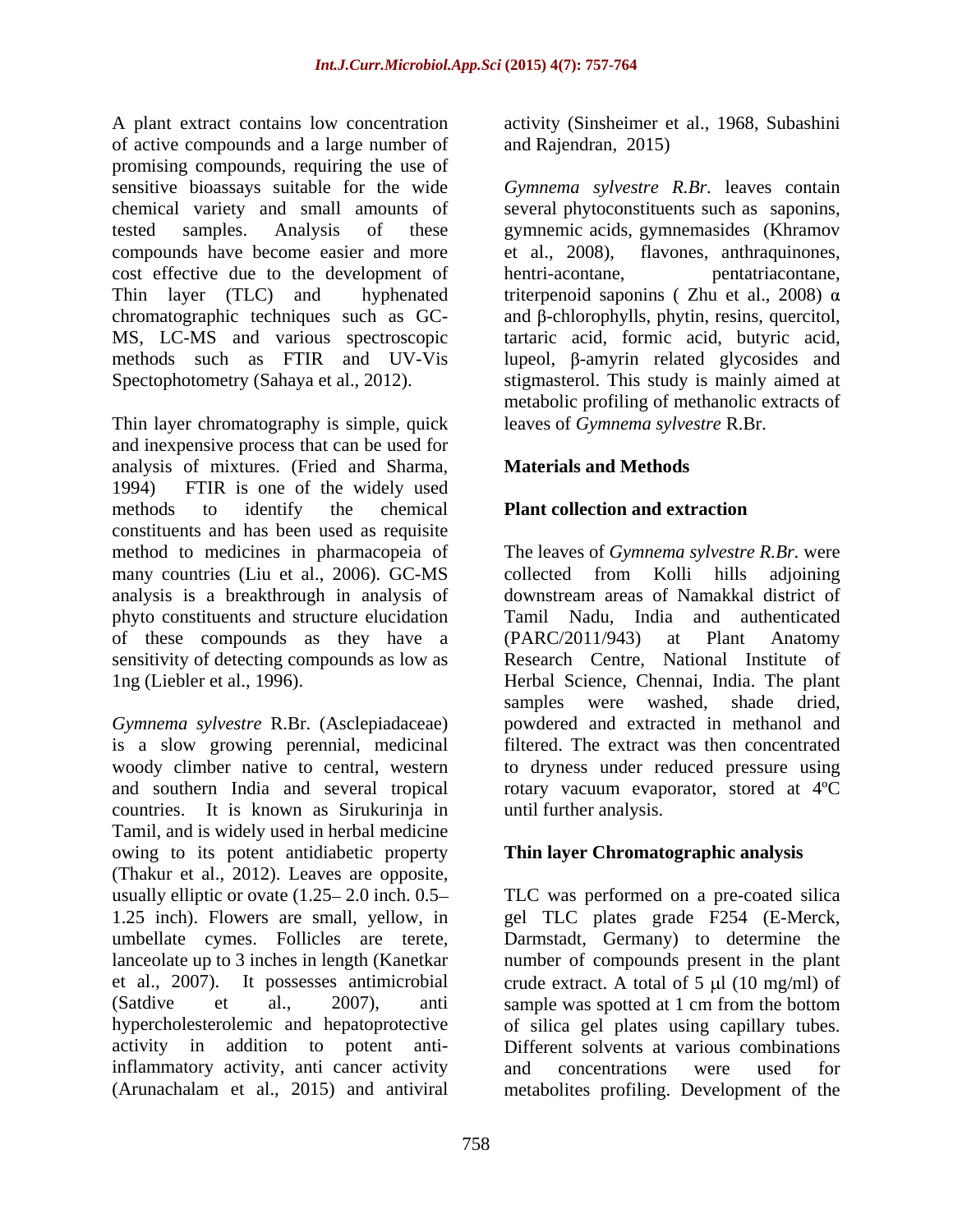chromatogram was done in closed tanks, in **Results and Discussion** which the atmosphere has been saturated with eluent vapour by wetting a filter paper Thin layer chromatographic analysis lining. The chromatogram was visualized revealed the presence of diverse potent under UV light (365 nm and 254 nm), white biomolecules in the plant extract. Solvent light and iodine vapour and sulpho-vanillin system of Chloroform: Methanol (9:1) gave reagent spray. The R*<sup>f</sup>* values of the a better separation of compounds (Fig.1 and compounds were calculated using the Table1). Methanolic extract revealed 6 spots

 $Rf = distance travelled by the compound$ 

Dried powder of methanolic extract was (Coats et al., 2000) and the results of FTIR used after performing KBr pelleting. The spectrum profile was illustrated in the Fig.2 sample was loaded onto FTIR spectroscope (Shimadzu, IR Affinity Japan) in a scan range of 400 -4000 cm<sup>-1</sup>. The study on the active principles of leaves

analyzed in Perkin Elmer- Clarus-600 instrument using software Turbomass 5.2 dimethyl propane, Octatriene, 1-3.5, thickness) was used. The volume of injected extract, injector temp. 220°C with a split Delay=3.00 min, source Temp=180°C, oven temperature program initial temp 60°C for 5 min, ramp 7°C/min to 300°C, hold 15 min, Scan: 50 to 600Da, ionization energy 70 eV, polarity of various chemical constituents in in the electronic ionization mode. The such a way that compounds showing high  $R_f$ identification of compounds was done using value in less polar system have low polarity computer matching of mass spectra with and vice versa. TLC analysis of gymnemic those of standards (Mainlib, Replib and acid from *Gymnema sylvestre* by Balamurali NIST library). The name, molecular weight  $\overline{K}$  Krishna et al., (2012) revealed  $R_f$  value of and the structure of the components of the 0.66- 0.82 by using Chloroform: Methanol test materials were ascertained.

### **Results and Discussion**

following formula.  $\text{with } R_f \text{ values of } 0.23, 0.35, 0.45, 0.59, 0.69$ Thin layer chromatographic analysis biomolecules in the plant extract. and 0.85.

 distance travelled by the solvent front FTIR analysis was used to identify the **FTIR analysis** on peak values in the region of infrared functional group of active components based radiation. FTIR spectrum was analyzed and tabulated in Table 2.

**GC-MS analysis** showed the presence of 10 major peaks in The extract was subjected to GC MS compounds 2-(amino oxy) propanoic acid, analysis to identify the various bioactive 3-heptanone-4- methyl-, Undecanoic acid, (2 compounds present. The sample was propyl-1,3-dioxolan-2-yl)acetic acid, 2,2 version. Capillary standard non-polar squalene, Genistin, Diphenyl acetic acid-4 column (30 m X 0.25 mm, 0.25 mm film ((pyrrolidincarbonyl)diphenyl methyl), -3,3 specimen was  $1 \mu 1$  of methanol/ ethanol cyclohexane, Ethanone 1,1,6 hydroxy-2,5 ratio of 25:1 Carrier gas Helium, Solvent analysis was illustrated in Fig. 3 and Table of *Gymnema sylvestre* by GCMS analysis methanolic extract corresponding to  $propyl$  sulfinyl sulfonyl)-2,2 dimethyl propane, Octatriene,1-3,5, dimethyl-4b-(3-methylbut-2-enyl) benzofuran diyl) bis. The results of GCMS 3.

> TLC analysis provide an idea about  $(6:5)$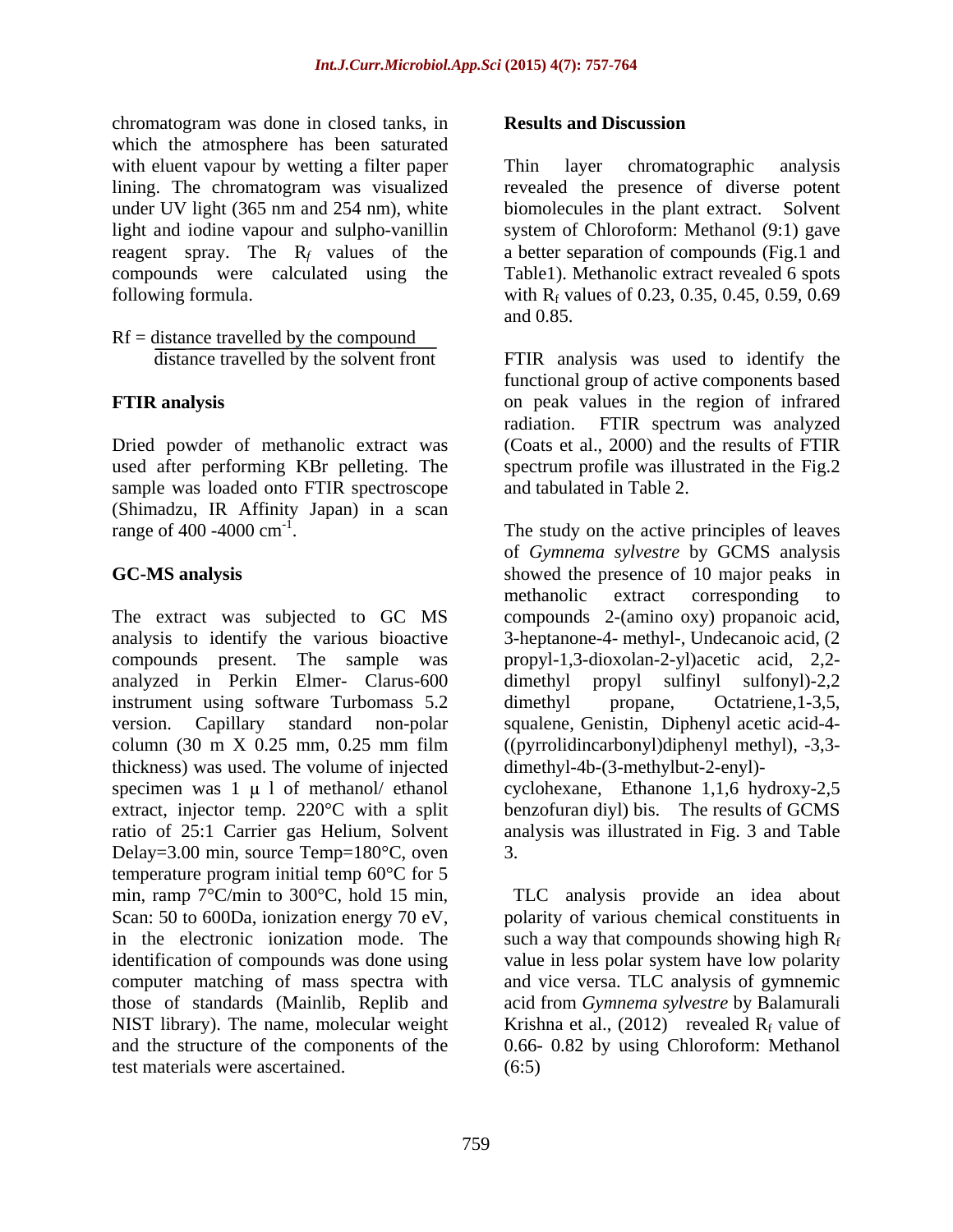### *Int.J.Curr.Microbiol.App.Sci* **(2015) 4(7): 757-764**

| <b>Compound Position</b> | $\mathbf{R}_f$ values |
|--------------------------|-----------------------|
| 01                       | 0.23                  |
| 02                       | 0.35                  |
| 03                       | 0.45                  |
| 04                       | 0.59                  |
| 05                       | 0.69                  |
| 06                       | 0.85                  |

| <b>Table.1</b> $R_f$ values of methanolic extract of leaves of <i>Gymnema sylvestre</i> $R.$ Br |  |
|-------------------------------------------------------------------------------------------------|--|
|-------------------------------------------------------------------------------------------------|--|

| <b>Table.2</b> FTIR analysis of methanolic extract of leaves of <i>Gymnema sylvestre R.Br</i> |  |  |
|-----------------------------------------------------------------------------------------------|--|--|
|                                                                                               |  |  |

| <b>Peak values</b>     | <b>Bond</b>            | <b>Functional groups</b> |
|------------------------|------------------------|--------------------------|
| <b>Frequency, cm-1</b> |                        |                          |
| 3360,3367              | O-H stretch            | Alcohols/Phenols         |
| 2862,2926              | C-H stretch            | Alkanes                  |
| 2109                   | -C=C- Stretch          | alkynes                  |
| 1711                   | $C=O$ stretch          | Ketones                  |
| 1611,1645              | N-H bend               | Primary amines           |
| 1512.26                | N-O asymmetric stretch | Nitro compounds          |
| 1448,1420              | -C-C- stretch          | Aromatics                |
| 533,545,598,646        | C-Br stretch           | Alkyl halides            |
| 824,876                | $C-H$ oop              | Aromatics                |

**Figure.1** TLC Plate of methanolic extract of leaves of *Gymnema sylvestre R.Br.* developed using chloroform and methanol (9:1)



760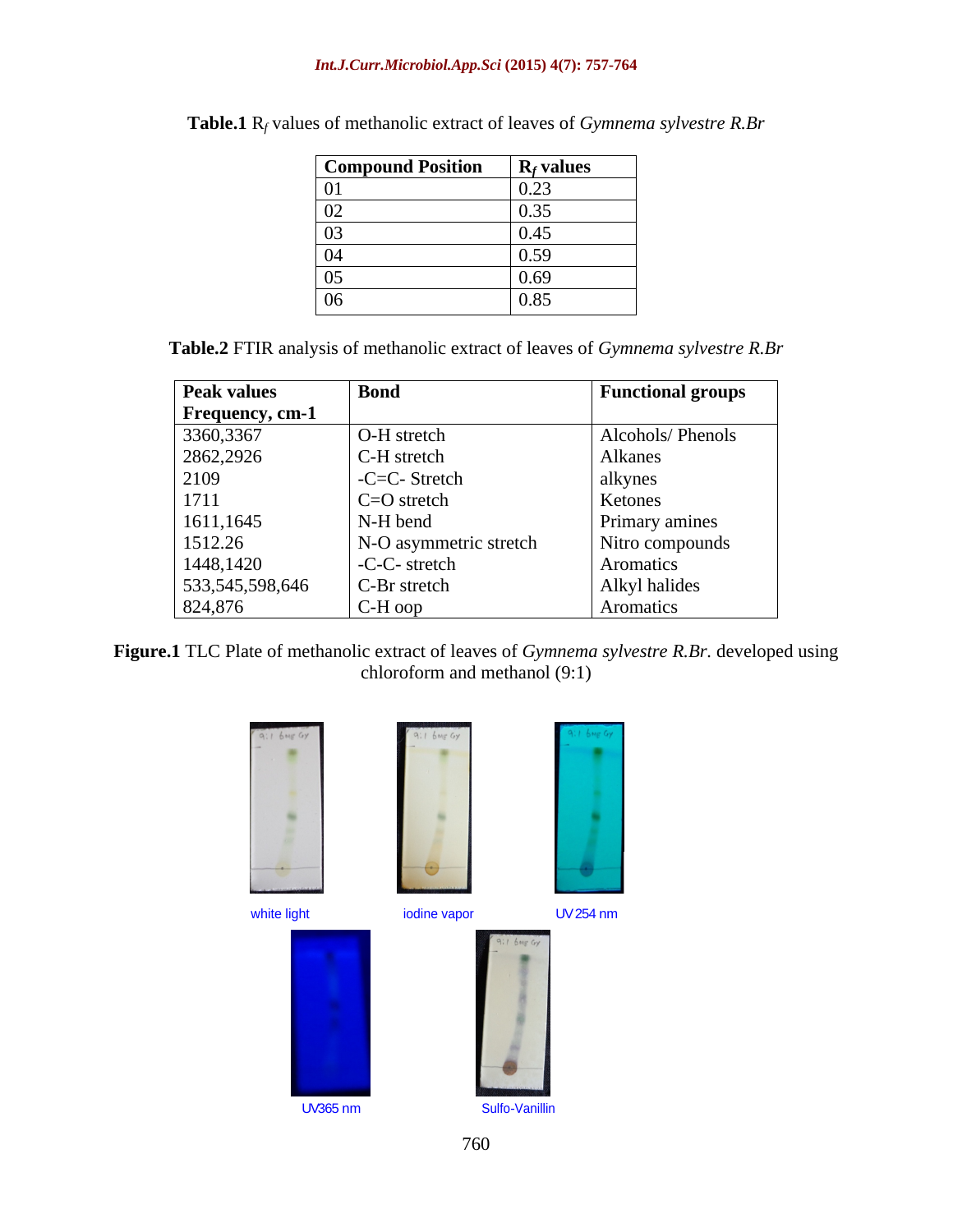| $\mathbf{P}\mathbf{k}$ | <b>Retention Time</b> | Compound                                                                                                        | <b>Structure</b>           |
|------------------------|-----------------------|-----------------------------------------------------------------------------------------------------------------|----------------------------|
|                        | 22.10                 | 2-(amino oxy) propanoic acid                                                                                    | $C_3H_7NO_3$               |
|                        | 24.73                 | 3-heptanone-4- methyl-                                                                                          | $\rm{C_8H_{16}O}$          |
|                        | 26.50                 | Undecanoic acid                                                                                                 | $C_{11}H_{22}O_2$          |
|                        | 27.02                 | (2propyl-1,3-dioxolan-2-yl)acetic acid                                                                          | $C_8H_{14}O_4$             |
|                        | 28.138                | 2,2-dimethyl propyl sulfinyl sulfonyl)-2,2 $\mid$ C <sub>10</sub> H <sub>22</sub> O <sub>3</sub> S <sub>2</sub> |                            |
|                        |                       | dimethyl propane                                                                                                |                            |
|                        | 29.529                | Octatriene, 1-3,5                                                                                               | $C_8H_{12}$                |
|                        | 36.342                | Squalene                                                                                                        | $C_{30}H_{50}$             |
|                        | 39.493                | Enalapril                                                                                                       | $C_{20}H_{28}N2_{O5}$      |
|                        | 40.26                 | 1-propanone-2-                                                                                                  | $C_{14}H_{24}O$            |
| 10                     | 40.49                 | Genistin                                                                                                        | $C_{21}H_{20}O_{10}$       |
|                        | 41.154                | Ethane, $1, 1, 1$ - trinitro-                                                                                   | $C_2H_3N_3O_6$             |
| 12                     | 42.15                 | Diphenyl<br>acetic<br>((pyrrolidincarbonyl)diphenyl methyl)                                                     | acid-4- $C_{32}H_{29}NO_3$ |
| 13                     | 42.464                | 1-Methylene-2b-hydroxymethyl-3,3-<br>dimethyl-4b-(3-methylbut-2-enyl)-<br>cyclohexane                           | $C_{15}H_{26}O$            |
| 14                     | 43.895                | Cyclohexane methanol, proponoate                                                                                | $C_{10}H_{18}O_2$          |
| 15                     | 44.715                | 2,5-octadiyne4,4                                                                                                | $C_{12}H_{18}$             |
| 16                     | 45.71                 | Ethanone 1,1,6 hydroxy-2,5 benzofuran diyl $C_{12}H_{10}O_4$                                                    |                            |
|                        |                       |                                                                                                                 |                            |

**Table.3** List of compounds identified at various retention times from methanolic extract of leaves of Gymnema sylvestre R.Br.by GCMS

## **Figure.2** FTIR Spectrum of Methanolic Extract of leaves of *Gymnema sylvestre* R.Br.

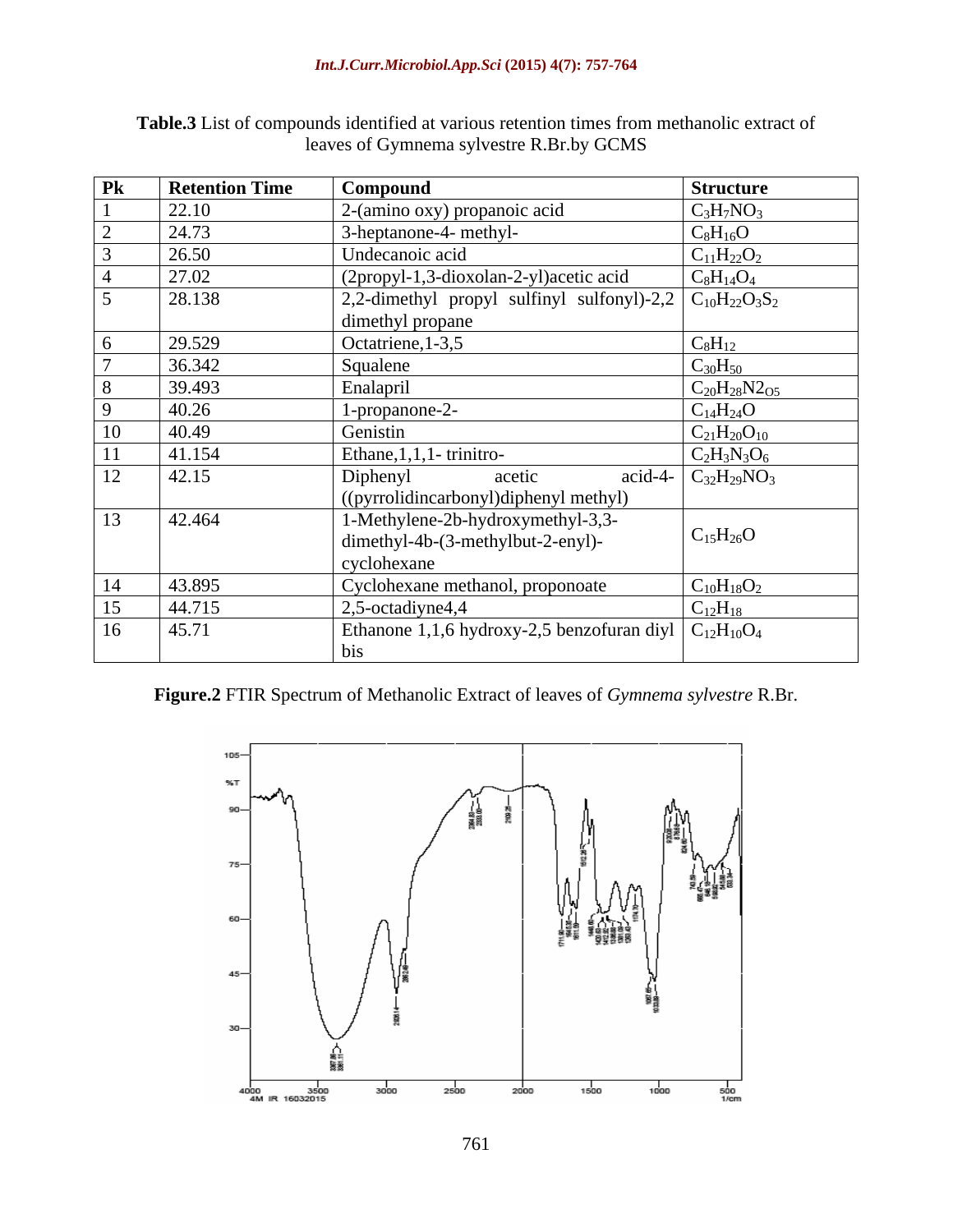

**Figure.3** Mass Chromatogram of Methanolic extract of leaves of *Gymnema sylvestre* R.Br.

et al., (2014) revealed the presence of excess antioxidant activity. FTIR analysis of four Ramaswamy (2014) with various solvents like petroleum ether, chloroform, methanol groups in methanolic extract which demonstrated high antimicrobial activity. Cymnema sylvestre R.Br. have

by Parimala Devi (2010) where terpenes, saturated and unsaturated fatty acids such as 9-Octadecenoic acid (Z)-, methyl ester were

FTIR analysis confirmed the presence of predominantly found. Similar study on alcohols, phenols, alkanes, alkynes, alkyl essential oil of *Gymnema sylvestre* indicated halides aldehydes, carboxy acids aromatics, the major compounds to be palmitic acid, aromatic amines. A study on aqueous hydroquinone, phytol, pentadecanoic acid , extracts of *Gymnema sylvestre* by Sangeetha 4-vinyl guaiacol and eugenol (Naick et al., of aliphatic and aromatic amines and spectrometry analysis of different organic reported that the plant possessed highest crude extracts from the local medicinal plant medicinal plants by Ashokkumar and chromatography-mass of *Thymus vulgaris* done by Hashmi et al., (2013) revealed several chemical constituents of medicinal value.

and ethyl acetate revealed that potential OH The results of the present study indicate that A total of 7 compounds had been identified sesqueterpenes, steroids, phenolics which from the methanolic extract of *G.sylvestre* are potent phytochemicals with many methanolic extract of leaves of *Gymnema sylvestre* R.Br. have isoflavanoids, carboxylic acids, fatty acids, biological activities.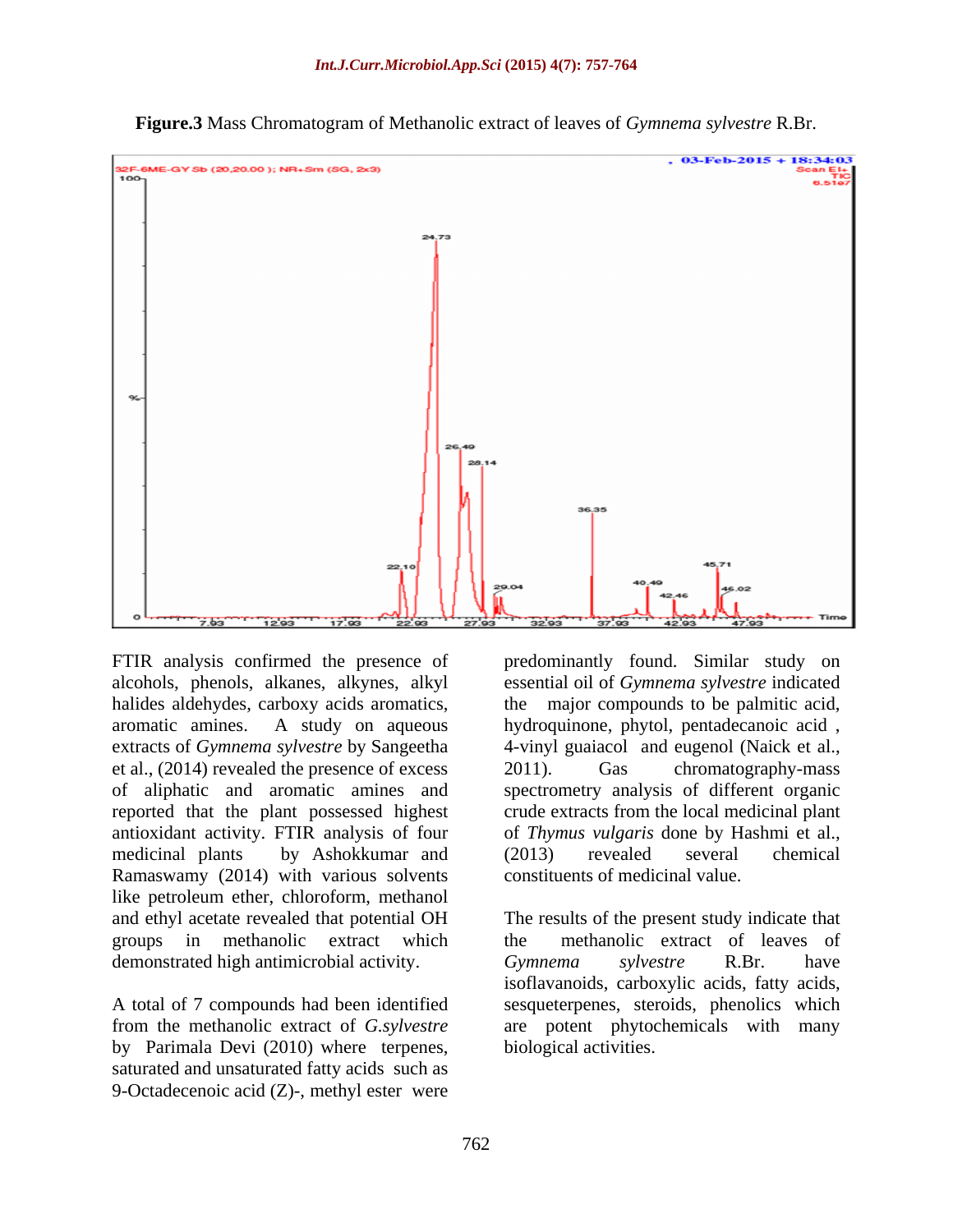In conclusion, the presence of various bioactive compounds in the leaves of *Gymnema sylvestre R.Br* necessarily product derived drugs in clinical trials. indicates its potential in treating various infectious diseases. Further research is Coates J. Interpretation of infrared spectra, necessary to identify and purify the compounds responsible for antimicrobial and antiviral activity. An in silico approach (Ed.) John Wiley & Sons Ltd, to the drug receptor binding (molecular docking) analysis is an essential key which Fried, B. and Sherma, J. Thin-layer can throw more light for better chromatography: techniques and understanding and can open up new molecules with essential biological activity.

The authors are grateful to Ethiraj College for Women (Autonomous) for providing the chromatography-mass spectrometry necessary FTIR facility and V ClinBio Labs Ramachandra University for GCMS facility to successfully complete the study.

- Arunachalam KD, Arun LB, Annamalai SK anticancer properties of bioactive compounds of *Gymnema sylvestre* and Nanomedicine. 2015; 10: 31–41.
- Ashokkumar R and Ramaswamy M. Phytochemical Screening by FTIR spectroscopic analysis of leaf extracts of selected Indian Medicinal Plants. Int. J. Curr Microbiol. App.Sci. 2014;
- Balamurali Krishna R, Sujitha R, Harika J,<br>Swanna D, and Jagadeewara RK extracts by Fourier Transform Infrared Swapna D and Jagadeeswara RK. *sylvestre R.Br.* in control of diabetes.
- Butler MS, Robertson AAB and Cooper MA. Natural product and natural J. Nat. Prod.2014; 1:1612-1661.
- A practical approach. Encyclopedia of analytical Chemistry. R.A. Meyers (Ed.) John Wiley & Sons Ltd, Chichester, 2000; 10815-10837.
- **Acknowledgements** York, USA. 1994; 451p. chromatography: techniques and applications. Third edition, revised and expanded. Chromatographic science series 66. Marcel Dekker, Inc. New
- Pvt Ltd, Central Research Facility, extracts from the local medicinal plant Hashmi LSA, Hossain MA, Weli MA, Riyami QA and Sabahi JNA. Gas chromatography-mass spectrometry analysis of different organic crude of *Thymus vulgaris L.* Asian Pac .J. Trop. Biomed 2013; 3(1): 69-73
- **References** agents: A medicinal plant perspective. Jassim SAA and Naji MA. Novel antiviral J.Appl.Microbiol.2003; 95:412 427.
	- and Arunachalam AM. Potential Gymnema sylvestre: a memoir. J Clin Kanetkar P, Singhal R and Kamat M. *Gymnema sylvestre*: a memoir. J Clin Biochem Nat. 2007; 41(2):77-81.
	- its biofunctionalized silver MP. Chemical composition of dry nanoparticles. Int. J. of extracts of *Gymnema sylvestre* leaves. Khramov VA, Spasov AA and Samokhina MP. Chemical composition of dry Pharma. Chem. J. 2008; 42(1):30-32.
		- Liebler DC, Burr JA, Philips L and Ham AJL. Gas chromatography - mass spectrometry analysis of vitamin E and its oxidation products. Anal. Biochem. 1996; 236:27-34.
	- 3(1):395-406. Liu HX, Sun SQ, Lv GH and Chen KK. Isolation and characterization of Spectroscopy and two dimensional gymnemic acid from *Gymnema*  Study on *Angelica* and its different extracts by Fourier Transform Infrared Spectroscopy and two dimensional correlation IR Spectroscopy. Mol.Biomol. Spec. 2006; 64:321-326.
	- Intl.J.Life Sci.Pharm Res. 2012 ; Manni PE and Sinsheimer J.E. Constituents 12(1): 1-9 **trom** Gymnema sylvestre leaves. J Manni PE and Sinsheimer JE. Constituents from *Gymnema sylvestre* leaves. J Pharm Sci. 1965; 54(10):1541-1544.